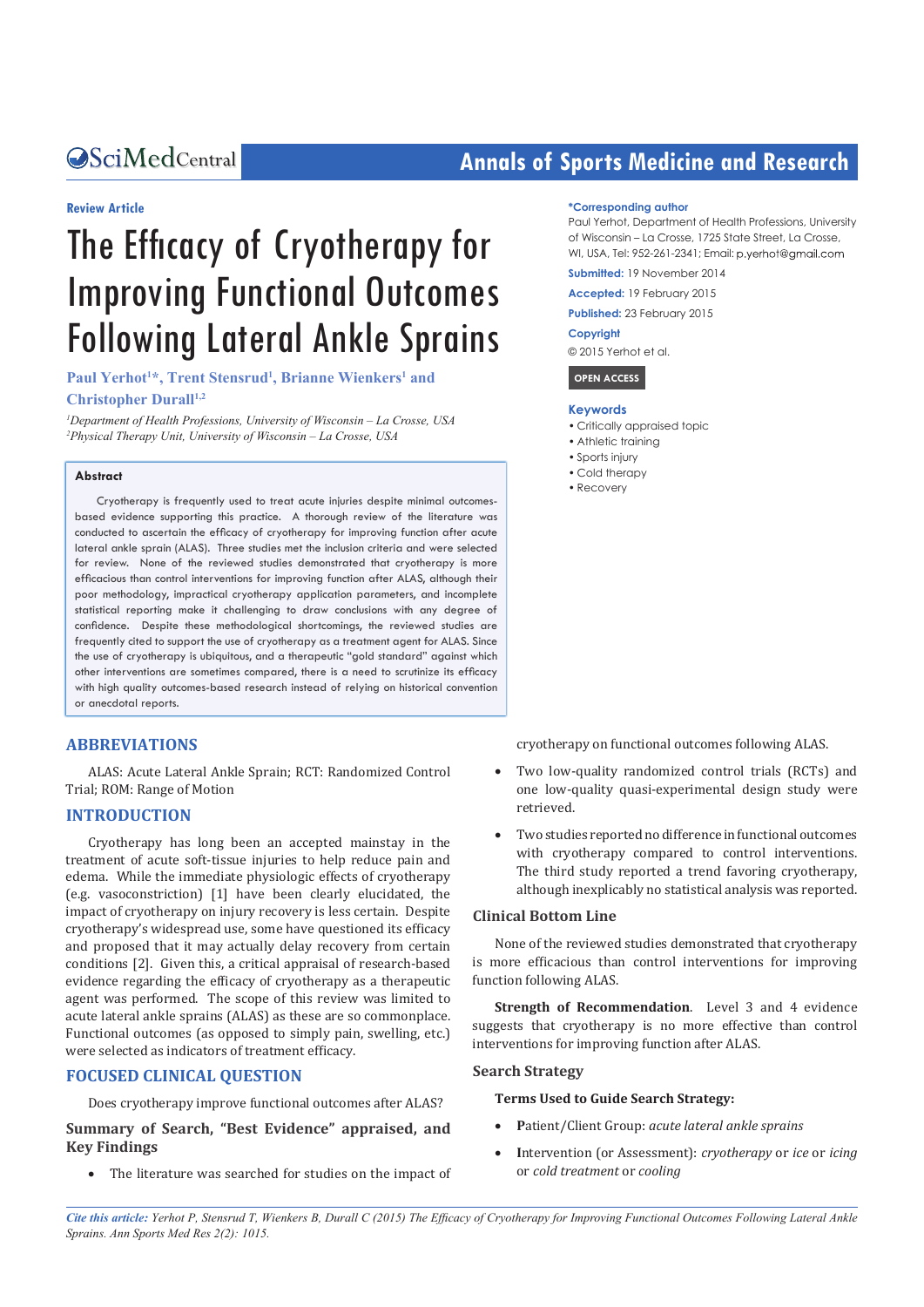#### **OSciMedCentral**

- **C**omparison: *no cryotherapy* or *no intervention* or *control*
- **O**utcome: *function* and *pain* or *edema* or *range of motion*

#### **Sources of Evidence Searched:**

- PubMed
- The Cochrane Library
- CINAHL Plus
- Medline
- Additional resources obtained via manual search of reference lists.

#### **Inclusion and Exclusion Criteria**

#### **Inclusion:**

- Acute lateral ankle sprains in humans
- Cryotherapy (ice pack, ice bath, ice cup, cooling anklet, frozen gel pack) initiated within 72 hours of injury
- Control group that did not receive cryotherapy
- Functional outcome measure(s)

#### **Exclusion:**

- Non-English language studies
- Animal studies
- Ankle fractures
- Topical cooling agents/gels or vapocoolant sprays

#### **RESULTS OF SEARCH**

Three studies were identified that satisfied the search criteria. These studies are categorized in (Table 1) (based on Levels of Evidence, Centre for Evidence Based Medicine, 2011).

#### **SUMMARY OF BEST EVIDENCE**

Two RCTs [2,3] and one quasi-experimental design [4] were identified as the 'best' evidence and selected for inclusion in this review. These studies are summarized in (Table 2). In accordance with Centre for Evidence Based Medicine recommendations all three studies were downgraded due to poor quality.

#### **IMPLICATIONS FOR PRACTICE, EDUCATION AND FUTURE RESEARCH**

Despite an exhaustive search effort, only three studies were identified that addressed the clinical question. Data from these studies suggest that cryotherapy is no more effective than control interventions for improving function after ALAS. The studies were of relatively low-quality and their inherent shortcomings make it difficult to draw firm conclusions with confidence.

 Laba et al. [4] and Basur et al. [5] neglected to report any statistical analysis of their data, and the data that was reported were substantially limited. Despite this, Basur et al. [5] concluded that cryotherapy was an effective intervention for their subjects. In separate RCTs, Sloan et al. [3] and Laba and colleagues [4] studied the effects of a single ice application on various outcome measures, though in clinical settings patients are commonly

| <b>Table 1:</b> Summary of Study Designs of Articles Retrieved. |  |
|-----------------------------------------------------------------|--|
|-----------------------------------------------------------------|--|

| Level of<br>Evidence | <b>Study Design/</b><br>Methodology | <b>Number</b><br><b>Located</b> | <b>Author</b> (Year)                                 |
|----------------------|-------------------------------------|---------------------------------|------------------------------------------------------|
|                      | Randomized-controlled<br>trial      | 2                               | Sloan et al. (1989)<br>[3]<br>Laba et al. (1989) [4] |
| 4                    | Quasi-experimental<br>design        |                                 | Basur et al. (1976)                                  |

advised to use ice frequently for several days following acute injury. Laba et al. [4] reported that changes in pain, swelling, and recovery rate were no different between subjects who received a single, 20-minute ice-pack application and those that did not. However, both groups also received a pulsed ultrasound treatment and were furthermore asked to perform daily ROM and strengthening exercises. Roughly half of the participants in the Laba et al. [4] study had already received cryotherapy prior to entering the study, introducing another confounding variable.

Similar to Laba et al. [4], Sloan and colleagues [3] did not control for the confounding influence of co-interventions between groups—in this case pneumatic compression, elevation, and medication—and delayed follow-up for one week after the single cryotherapy or control treatment. Also of note, both groups received doses of ibuprofen and were advised to utilize paracetamol (acetaminophen) as needed for additional analgesia. Due to these variables it is difficult to estimate treatment causality.

 The quasi-experimental study by Basur et al. [5] also had several limitations. For one, it is not clear from the study methodology if subjects received cryotherapy every four hours (as interpreted by Collins [6]), or if subjects received cryotherapy continuously for 48 hours with ice packs replaced every fourth hour, as interpreted from the original text. The feasibility of the latter scenario is difficult to conceive clinically and likely to result in poor adherence. Beyond this, such methodological ambiguity precludes study replication.

Given the poor methodology of the available studies, it is difficult to draw firm conclusions regarding the use of cryotherapy for acute ankle sprain. The utilization of cointerventions, unconventional single ice pack applications, ambiguous methodologies, and lack of statistical analyses introduce uncertainty regarding treatment efficacy. There is a need for well-designed prospective studies that allow for more clinically applicable intervention periods with longer follow-up.

The impetus for this review was a recent study by Tseng and colleagues [2] regarding the effects of cryotherapy on exercise-induced muscle damage. The authors reported that topical icing did not enhance, and moreover seemed to delay, the return to normal of muscle damage markers after eccentric exercise. Though Tseng et al. [2] examined a different locale and catalyst for injury, their work raises important questions about the efficacy of cryotherapy for the treatment of acute soft tissue injuries in general.

In the initial phase of this review, an attempt was made to retrieve articles comparing cryotherapy to no treatment at all. Despite a multi-person, multi-database search and manual searching of reference lists no suitable studies were found.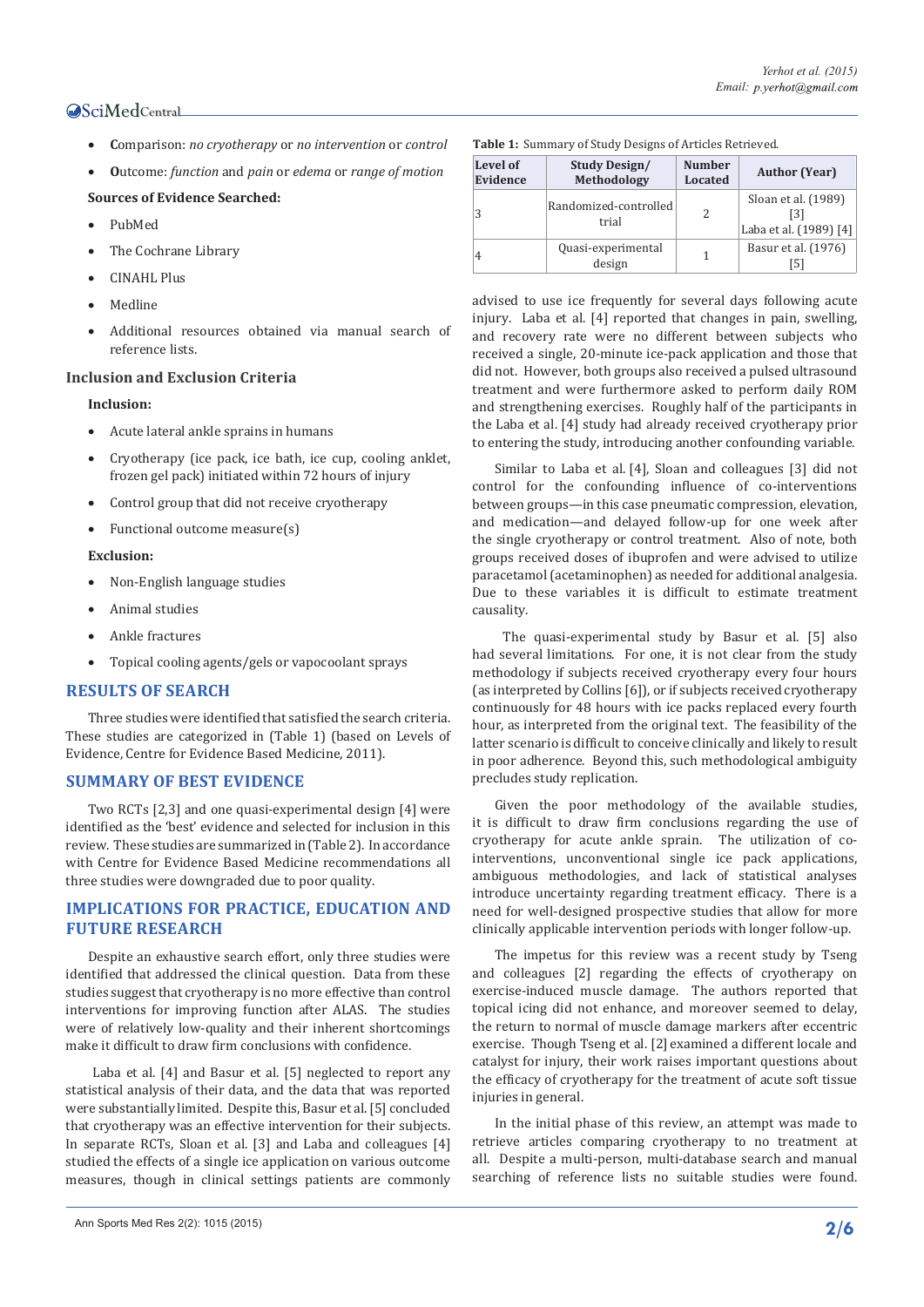### **OSciMedCentral**

#### **Table 2:** Characteristics of included studies.

| <b>Study Design</b>          | Sloan et al. (1989) [3] RCT                                                                                                                                                                                                                                                                                                                                                                                                                                                                                                                                                                                                                                                                                                          | Laba et al. (1989) [4] RCT                                                                                                                                                                                                                                                                                                                                                                                                                                        | Basur et al. (1976) [5] Quasi-<br>experimental design                                                                                                                                                                                                                                                                                                                              |
|------------------------------|--------------------------------------------------------------------------------------------------------------------------------------------------------------------------------------------------------------------------------------------------------------------------------------------------------------------------------------------------------------------------------------------------------------------------------------------------------------------------------------------------------------------------------------------------------------------------------------------------------------------------------------------------------------------------------------------------------------------------------------|-------------------------------------------------------------------------------------------------------------------------------------------------------------------------------------------------------------------------------------------------------------------------------------------------------------------------------------------------------------------------------------------------------------------------------------------------------------------|------------------------------------------------------------------------------------------------------------------------------------------------------------------------------------------------------------------------------------------------------------------------------------------------------------------------------------------------------------------------------------|
| Participants                 | 143 male (79%) and female subjects (age<br>16-50 years old; median 24 years old).<br>Presented to emergency care with acute<br>ankle sprain within 24 hours of injury<br>(median 17.5 hours), 53% were sport<br>related injuries and 50% were unable to<br>bear weight.<br>116 patients completed study.                                                                                                                                                                                                                                                                                                                                                                                                                             | 30 male and female subjects (age 13-56)<br>years old).<br>Referred from emergency department<br>with diagnosis of an inversion ankle<br>sprain within the previous 48 hours.<br>All subjects had functional grades 3 or<br>4 ankle sprains (Grade 3 = subject able<br>to stand without pain but ascending                                                                                                                                                         | 60 subjects ("more than half the patients<br>in the present series were between<br>10 and 30 years old") who sustained<br>an ankle sprain (injury severity not<br>reported).                                                                                                                                                                                                       |
|                              | Subjects were excluded if they had<br>a history of asthma, gastrointestinal<br>disturbance, ankle fractures, and/or<br>chronic ankle instability.                                                                                                                                                                                                                                                                                                                                                                                                                                                                                                                                                                                    | 4 stairs or taking 10 steps is greatly<br>limited by pain; Grade 4 = unable to<br>stand or weight bear due to pain).                                                                                                                                                                                                                                                                                                                                              | Subjects were excluded if injury to<br>cartilage was apparent from radiographs.                                                                                                                                                                                                                                                                                                    |
|                              | Randomly assigned to groups by a<br>predetermined sequence.                                                                                                                                                                                                                                                                                                                                                                                                                                                                                                                                                                                                                                                                          | Patients were randomly assigned (coin<br>toss) to one of two groups; crushed ice<br>$(n=14)$ or no ice $(n=16)$ .                                                                                                                                                                                                                                                                                                                                                 | Patients were non-randomly assigned<br>into two groups; cold pack (n=30) and<br>control $(n=30)$ .                                                                                                                                                                                                                                                                                 |
|                              | Authors did not provide information on<br>the 27 dropouts.                                                                                                                                                                                                                                                                                                                                                                                                                                                                                                                                                                                                                                                                           | Authors did not report dropouts.<br>43.3% of subjects received ice treatment<br>prior to enrolling in study.                                                                                                                                                                                                                                                                                                                                                      | Authors did not report dropouts.                                                                                                                                                                                                                                                                                                                                                   |
| Intervention<br>Investigated | Treatment group: One session of<br>cryotherapy using a pneumatic 15-20°C<br>freon-cooled anklet inflated to 30 mmHg.)<br>for 30 minutes. Ankle was elevated<br>45° during cryotherapy treatment.<br>Control group: One session using a<br>non-inflated room temperature cooling<br>anklet for 30 minutes with the ankle not<br>elevated (i.e. heart level).<br>Both groups received an immediate<br>dose of 1200 mg ibuprofen and 2400<br>mg dosage of ibuprofen on subsequent<br>days. 500 mg paracetamol tablets were<br>provided as needed for additional<br>analgesia. All subjects received the<br>same written instructions regarding<br>compression and elevation and were<br>provided elastic support to be worn at<br>home. | Treatment group: One 20 minute session Treatment group: Application of cold<br>of ice-pack application (2 liters of finely<br>crushed ice spread over a 30 cm by 15<br>cm area, wrapped in a single layer of<br>damp towel, and secured by a crepe<br>bandage).<br>Control group: No ice-pack application.<br>Both groups received pulsed ultrasound<br>$(1.5 W/cm2, 5 min/session)$ , as well as<br>ROM and strengthening exercises based<br>on grade of sprain. | pack (10-30°C) filled with non-solidifying<br>crystallizing cooling gel continuously<br>for the first 48 hours followed by<br>compression with crepe bandaging.<br>Tubigrip® was applied under cold pack to<br>avoid direct skin contact.<br>Control group: Compression with crepe<br>bandaging.                                                                                   |
|                              | Subjects were blinded to treatment<br>options. Single assessor was blinded.                                                                                                                                                                                                                                                                                                                                                                                                                                                                                                                                                                                                                                                          | Neither subjects nor assessors were<br>blinded to treatments.                                                                                                                                                                                                                                                                                                                                                                                                     | Neither subjects nor assessors were<br>blinded to treatments.                                                                                                                                                                                                                                                                                                                      |
| Outcome<br>Measure(s)        | Daily journal entries regarding their<br>pain, reaction to treatment, and<br>readiness to weight bear were kept by<br>each subject. Seven days after initial<br>treatment 3 objective outcome measures<br>were taken: severity of sprain (linear<br>analogue scale), ROM, and swelling<br>as measured by a soft tissue swelling<br>index calculated from radiographs.<br>Subjects were either discharged at 7<br>days, or returned at 14 days for the same                                                                                                                                                                                                                                                                           | All outcomes were assessed daily;<br>swelling as measured by displacement<br>volumetry, pain scale (1-5 likert scale),<br>function grading as described above,<br>time (in days) to reach functional level 2<br>(able to climb 4 stairs, walk 10 steps, and scores in each group were summed at<br>jump 5 times on both feet with only mild<br>to moderate discomfort).<br>Upon reaching functional level 2,<br>subjects were discontinued from study.            | Subjects were assigned a score on a<br>7-point scale (0= no pain or restrictions)<br>based on a combination of ankle<br>circumference, pain, weight bearing<br>status, and walking status. Subjects'<br>beginning of study and after 2, 7, and 14<br>days. Reduction in score over time was<br>converted to a percentage of recovery.<br>Investigators also tracked number of days |
|                              | objective measurements, not including<br>radiographs.                                                                                                                                                                                                                                                                                                                                                                                                                                                                                                                                                                                                                                                                                |                                                                                                                                                                                                                                                                                                                                                                                                                                                                   | before returning to work and number of<br>patients requiring 2-week follow-up.                                                                                                                                                                                                                                                                                                     |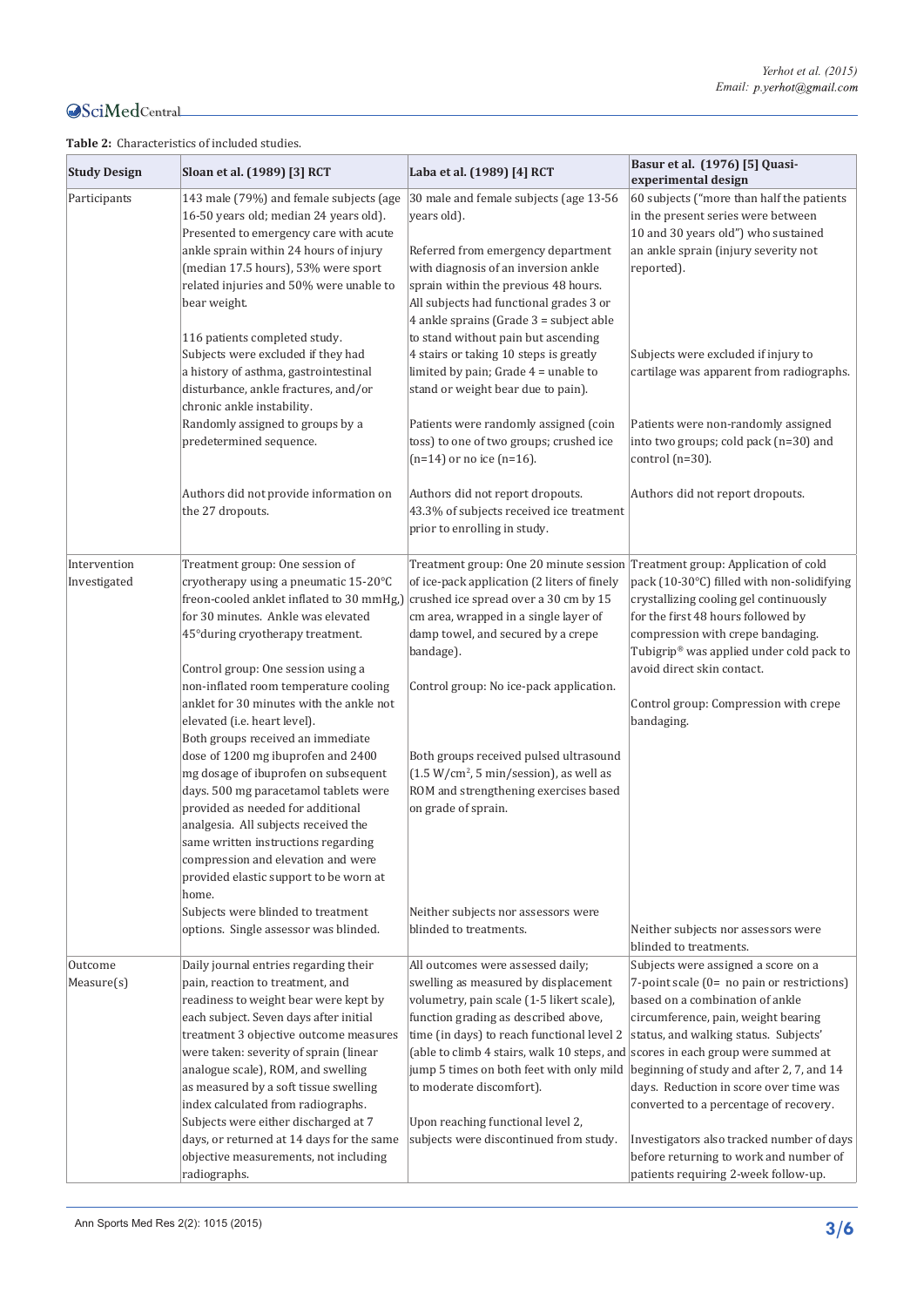#### **OSciMedCentral**

| <b>Main Findings</b>  | No between-group differences in<br>swelling at 7-day follow-up (P=0.07; 46%<br>reduction in treatment group vs. 40% in<br>control).<br>No between-group differences in injury<br>severity at 7-day follow-up (P=0.15).<br>No between-group differences in weight<br>bearing tolerance at 7-day follow-up<br>$(P=0.64)$ .<br>No between-group differences in ROM<br>measurements at 7-day follow-up (no<br>statistical test results reported).<br>No between-group differences in pain<br>after 1 hour of treatment or at 7-day<br>follow-up (no statistical test provided).<br>No between-group differences in time<br>needed for follow-up (no statistical test<br>provided). | No difference in the rate of recovery.<br>swelling, or level of pain in those treated<br>with ice or without ice (no statistical test group.<br>provided).<br>Regression analysis was performed with<br>the following 3 factors; number of days<br>between sprain and treatment, history<br>of ankle sprain, and application of ice<br>prior to entering study. These factors<br>did not predict functional outcomes (no<br>statistical test results reported). | Mean period of disability: 9.7 days in the<br>treatment group and 14.8 days in control<br>Treatment group demonstrated 42.1%<br>and 84.2% recovery on the 2nd and 7th<br>day, respectively, compared to 29.1% on<br>the 2nd day and 60.6% on the 7th for the<br>compression group (no statistical test<br>results reported). |
|-----------------------|--------------------------------------------------------------------------------------------------------------------------------------------------------------------------------------------------------------------------------------------------------------------------------------------------------------------------------------------------------------------------------------------------------------------------------------------------------------------------------------------------------------------------------------------------------------------------------------------------------------------------------------------------------------------------------|-----------------------------------------------------------------------------------------------------------------------------------------------------------------------------------------------------------------------------------------------------------------------------------------------------------------------------------------------------------------------------------------------------------------------------------------------------------------|------------------------------------------------------------------------------------------------------------------------------------------------------------------------------------------------------------------------------------------------------------------------------------------------------------------------------|
| Level of Evidence     | 3                                                                                                                                                                                                                                                                                                                                                                                                                                                                                                                                                                                                                                                                              | 3                                                                                                                                                                                                                                                                                                                                                                                                                                                               | 4                                                                                                                                                                                                                                                                                                                            |
| <b>Validity Score</b> | PEDro 3/10 [7]                                                                                                                                                                                                                                                                                                                                                                                                                                                                                                                                                                                                                                                                 | PEDro 3/10 [7,8]                                                                                                                                                                                                                                                                                                                                                                                                                                                | PEDro 2/10 [8]                                                                                                                                                                                                                                                                                                               |
| Conclusion            | After 7 days post intervention and<br>with a background of NSAIDs in each<br>group, cryotherapy with compression<br>and elevation for 30 minutes was no<br>more effective than a 30-minute control<br>treatment for subjects with acute ankle<br>sprains.                                                                                                                                                                                                                                                                                                                                                                                                                      | The treatment and control groups<br>recovered at a similar rate. No<br>difference was found in swelling or level<br>of pain between those who received<br>cryotherapy and those that did not.                                                                                                                                                                                                                                                                   | Cryotherapy is beneficial in treating acute<br>ankle sprains, especially when the sprain<br>is incomplete. Cryotherapy reduces<br>edema, pain, disability, and recovery time.                                                                                                                                                |

Consequently, the focus of this review was altered. The reviewed studies represent the best-available alternative at this time for comparing cryotherapy to no treatment. Several articles commonly cited to rationalize cryotherapy were analyzed for their potential inclusion in this review. However, the use of additional interventions in these studies impedes assessment of isolated cryotherapy effects. Hocutt et al. [7] compared cryotherapy to thermotherapy, Bleakley et al. [8] compared two different cryotherapy protocols against one another, and Wilkerson et al. [9] administered cryotherapy and other therapeutic modalities to all study participants, thus precluding betweengroup comparisons of cryotherapy alone. Clearly none of those authors examined cryotherapy effects against a non-treatment control (i.e. the natural healing process). Conceivably a study of this nature has not been conducted because there is currently no effective method for blinding subjects to cold exposure in a laboratory setting. Still, substitute materials can be employed and concealed to mimic the mechanical feel of crushed ice (e.g. dried corn) and applied with a standardized force to control for compressive effects. Since cryotherapy is ubiquitous, and a therapeutic "gold standard" against which other interventions are sometimes compared, there is a need to scrutinize its efficacy with sound research instead of relying on historical convention or anecdotal reports.

#### **REFERENCES**

- 1. [Mac Auley DC. Ice therapy: how good is the evidence? Int J Sports Med.](http://www.ncbi.nlm.nih.gov/pubmed/11510876)  [2001; 22: 379-384.](http://www.ncbi.nlm.nih.gov/pubmed/11510876)
- 2. [Tseng CY, Lee JP, Tsai YS, Lee SD, Kao CL, Liu TC, Lai C. Topical cooling](http://www.ncbi.nlm.nih.gov/pubmed/22820210)  [\(icing\) delays recovery from eccentric exercise-induced muscle](http://www.ncbi.nlm.nih.gov/pubmed/22820210)  [damage. J Strength Cond Res. 2013; 27: 1354-1361.](http://www.ncbi.nlm.nih.gov/pubmed/22820210)
- 3. [Sloan JP1, Hain R, Pownall R. Clinical benefits of early cold therapy](http://www.ncbi.nlm.nih.gov/pubmed/2712981)  [in accident and emergency following ankle sprain. Arch Emerg Med.](http://www.ncbi.nlm.nih.gov/pubmed/2712981)  [1989; 6: 1-6.](http://www.ncbi.nlm.nih.gov/pubmed/2712981)
- 4. Laba E, Roestenburg M. Clinical evaluation of ice therapy for acute ankle sprain injuries. NZ J Phys.1989; 17: 7-9.
- 5. [Basur RL, Shephard E, Mouzas GL. A cooling method in the treatment](http://www.ncbi.nlm.nih.gov/pubmed/821050)  [of ankle sprains. Practitioner. 1976; 216: 708-711.](http://www.ncbi.nlm.nih.gov/pubmed/821050)
- 6. [Collins NC. Is ice right? Does cryotherapy improve outcome for acute](http://www.ncbi.nlm.nih.gov/pubmed/18212134)  [soft tissue injury? Emerg Med J. 2008; 25: 65-68.](http://www.ncbi.nlm.nih.gov/pubmed/18212134)
- 7. [Hocutt JE Jr, Jaffe R, Rylander CR, Beebe JK. Cryotherapy in ankle](http://www.ncbi.nlm.nih.gov/pubmed/6814272)  [sprains. Am J Sports Med. 1982; 10: 316-319.](http://www.ncbi.nlm.nih.gov/pubmed/6814272)
- 8. [Bleakley CM, McDonough SM, MacAuley DC, Bjordal J. Cryotherapy for](http://www.ncbi.nlm.nih.gov/pubmed/16611722)  [acute ankle sprains: a randomised controlled study of two different](http://www.ncbi.nlm.nih.gov/pubmed/16611722)  [icing protocols. Br J Sports Med. 2006; 40: 700-705.](http://www.ncbi.nlm.nih.gov/pubmed/16611722)
- 9. [Wilkerson GB, Horn-Kingery HM. Treatment of the inversion](http://www.ncbi.nlm.nih.gov/pubmed/8343781)  [ankle sprain: comparison of different modes of compression and](http://www.ncbi.nlm.nih.gov/pubmed/8343781)  [cryotherapy. J Orthop Sports Phys Ther. 1993; 17: 240-246.](http://www.ncbi.nlm.nih.gov/pubmed/8343781)